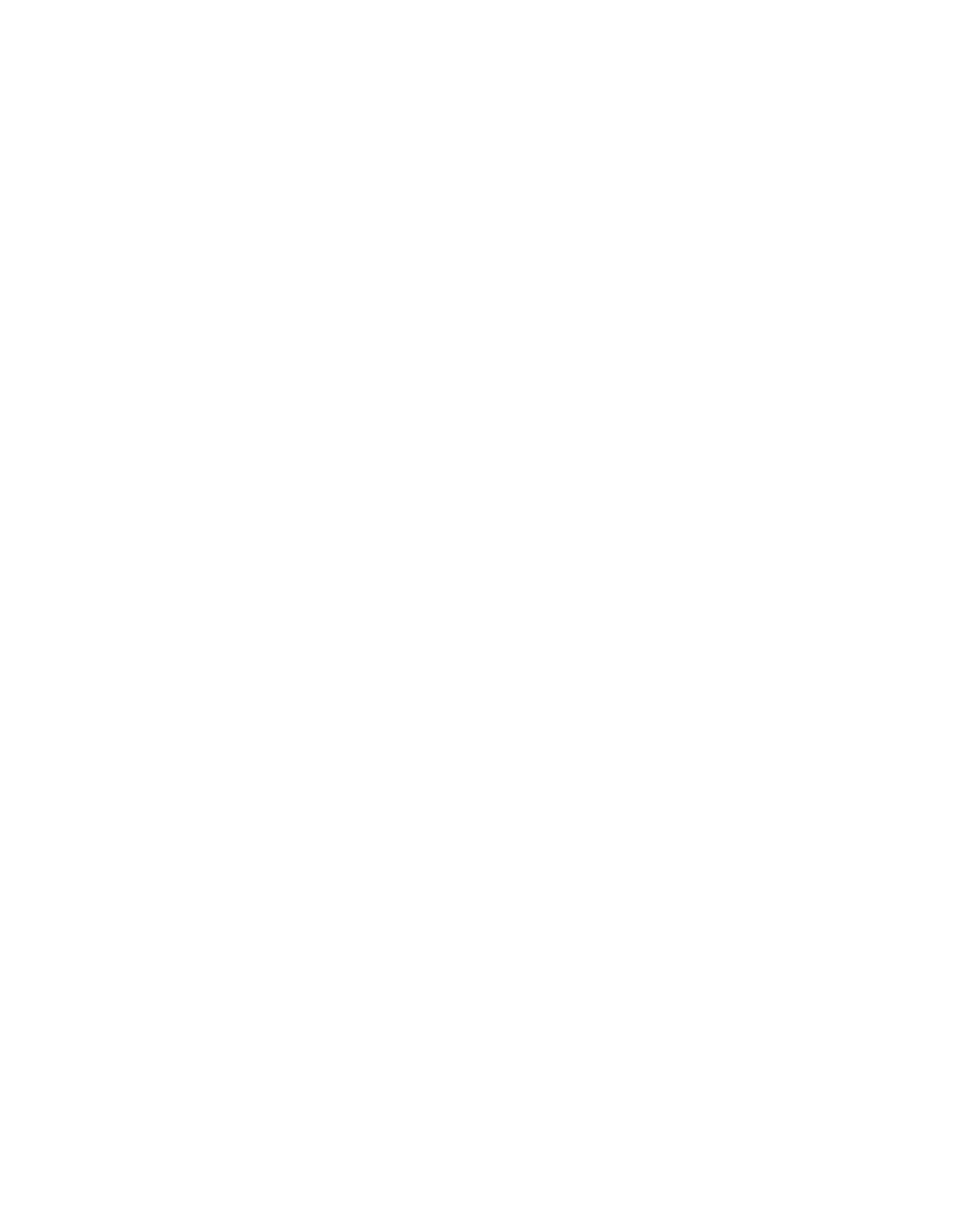### **PART 1**

### **ANIMAL NOISE DISTURBANCES**

#### **§2-101. Intent and Purpose.**

The Board of Supervisors of the Township of East Rockhill, finding that excessive levels of sound are detrimental to the physical, mental and social well-being of the people as well as to their comfort, living conditions, general welfare and safety and being therefore a public health and welfare hazard, hereby declares it to be necessary to provide for the greater control and more effective regulation of excessive sound and the sources of excessive sound within the Township of East Rockhill.

(Ord. 177, 5/19/1998, §1)

#### **§2-102. Noise Disturbance.**

It shall be illegal within the Township of East Rockhill for any person or persons to own, possess, harbor, or control any animal or bird which makes any noise continuously and/or incessantly for a period of 10 minutes or makes such noise intermittently for 1/2 hour or more to the disturbance of any person any time of the day or night regardless of whether the animal or bird is physically situated in or upon private property, said noise being a nuisance; provided, that at the time the animal or bird is making such noise no person is trespassing or threatening to trespass upon private property in or upon which the animal or bird is situated not is there any other legitimate cause which justifiably provoked the animal or bird.

(Ord. 177, 5/19/1998, §2)

#### **§2-103. Exceptions.**

This Part shall not be deemed to prohibit or otherwise declare unlawful any agricultural operations protected from nuisance suits by Act No. 1983-133, 3 P.S. §951 et seq.

(Ord. 177, 5/19/1998, §3)

## **§2-104. Penalties.**

Any person, firm or corporation who shall violate any provision of this Part, upon conviction thereof in an action brought before a district justice in the manner provided for the enforcement of summary offenses under the Pennsylvania Rules of Criminal Procedure, shall be sentenced to pay a fine of not more than \$1,000 plus costs and, in default of payment of said fine and costs, to a term of imprisonment not to exceed 90 days. Each